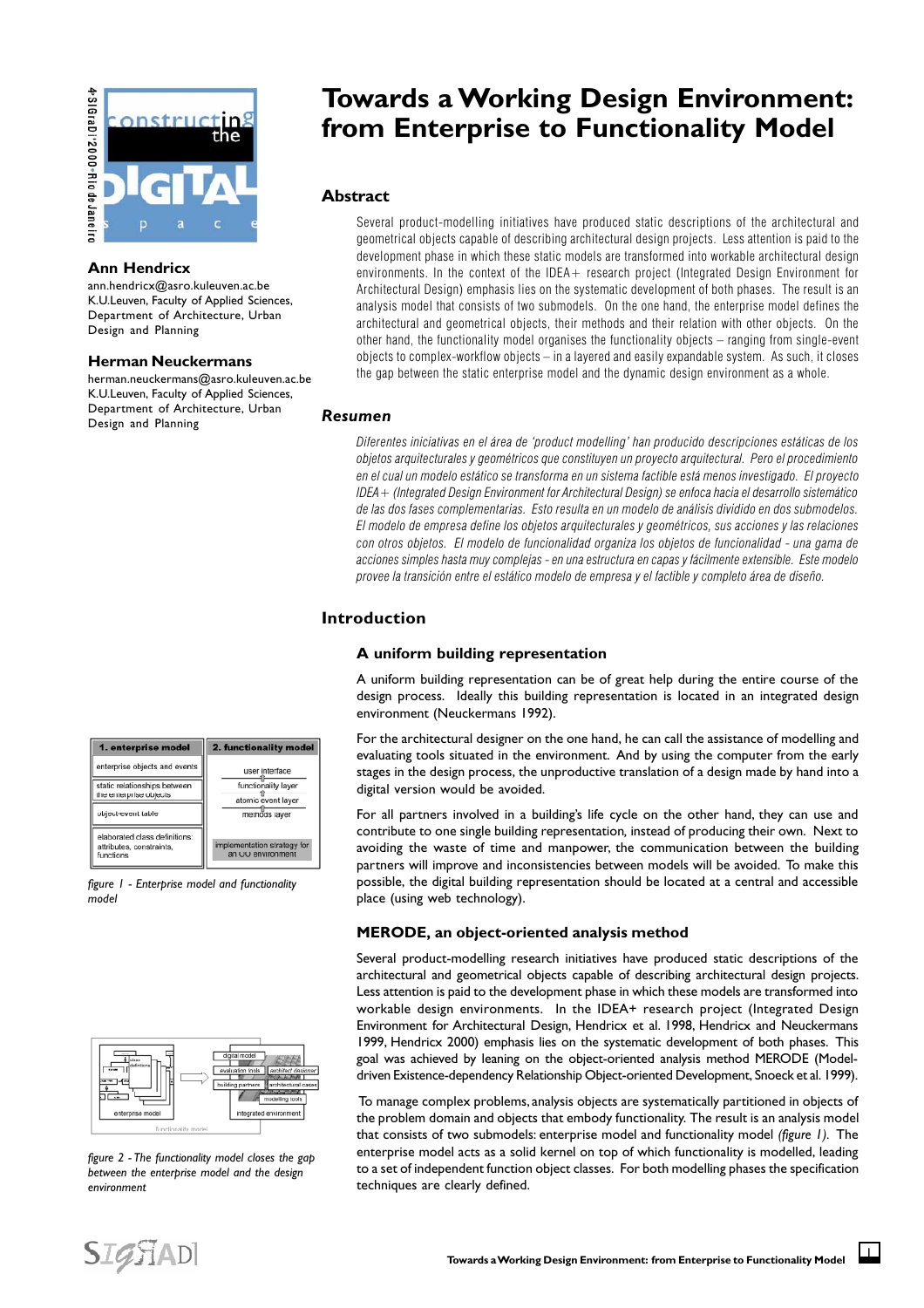

*figure 3 - Functionality in MERODE's layered system architecture*



*figure 4 - Textual description of the TRANSFORM-*

*ENTITY function*



*figure 5 - Final State Machine of the TRANSFORM-ENTITY function*



*figure 6 - An impression of the functionality built on top of the core object model*

## **The enterprise model**

The first column in figure 1 shows the steps to be taken during enterprise modelling. Pointing out the relevant **enterprise object types** and the static relationships between them leads to a model apt to give a static description of a design project. In addition, **event object types** describe the fundamental behaviour of the enterprise object types. The associations between enterprise object types and event object types are represented in an object-event table. The class definitions (of both enterprise objects and event objects) gather all information acquired in the previous modelling phases. In the last step, these class definitions are further refined by adding attributes and constraints, and by elaborating the object methods.

At this stage, the core model developed in the context of the IDEA+ project gives the detailed descriptions of both enterprise object types and event object types (Hendricx 2000). Prototype implementations both in legacy software (using a relational database) and using object-oriented technology have been built and validated by means of actual design cases. As to the envisaged global design environment, the underlying structure has been developed, i.e. a graphical kernel and a simplified data structure kernel have been implemented and are used in the development of new packages. Current efforts focus on the development of a geometrical modeller and a fully interactive lighting tool for the early design phases (Geebelen 2000), both examples of newly-developed en-suite tools that make use of one and the same core object model.

# **The functionality model**

#### **Towards an implementation strategy**

The functionality model organises the functionality objects – ranging from single-event objects to complex-workflow objects – in a layered and easily expandable system. It is created on top of the enterprise model and closes the gap between a static enterprise model and the dynamic design environment as a whole *(figure 2).* For instance, our abovementioned daylight tool can communicate with the core object model through functionality objects elaborated in this phase.

From now on, the model's description is no longer completely independent from its later implementation. MERODE presents implementation schemes towards both objectoriented technology and more legacy technologies. The presented functionality model follows an object-oriented implementation strategy, since this is the route we are taking in the IDEA+ project.

## **MERODE's layered approach**

MERODE's presents a layered system architecture *(figure 3).* Higher-level events and functionality are composed of lower-level events, leading to a system of cascading event definitions. The basic behaviour of the enterprise objects is located at the two lowest levels and is described in the enterprise model. The object methods - defined in the class definitions of the enterprise objects - are located in the Methods Layer. In the Atomic Event Layer, an atomic event triggers all methods with the same name by broadcasting its message across all enterprise objects.

In the Functionality Layer we find:

- consistent events: a mandatory series of atomic events to ensure the object database's consistent state

- tasks: a voluntary series of atomic events to improve efficiency

- input and output services: input and output functions for the communication between core model and outside world

At the highest level MERODE situates the complex workflows, which make up the interface between the user and the software system.

## **Describing functionality object types**

The techniques for describing functionality objects are illustrated by an example: the input and output service TRANSFORM-ENTITY (Hendricx 2000). An application program built on top of the core object model can use this function to change an entity's geometry or topology by a rotate, move, scale or stretch operation. These are operations that may start a series of cascading events.